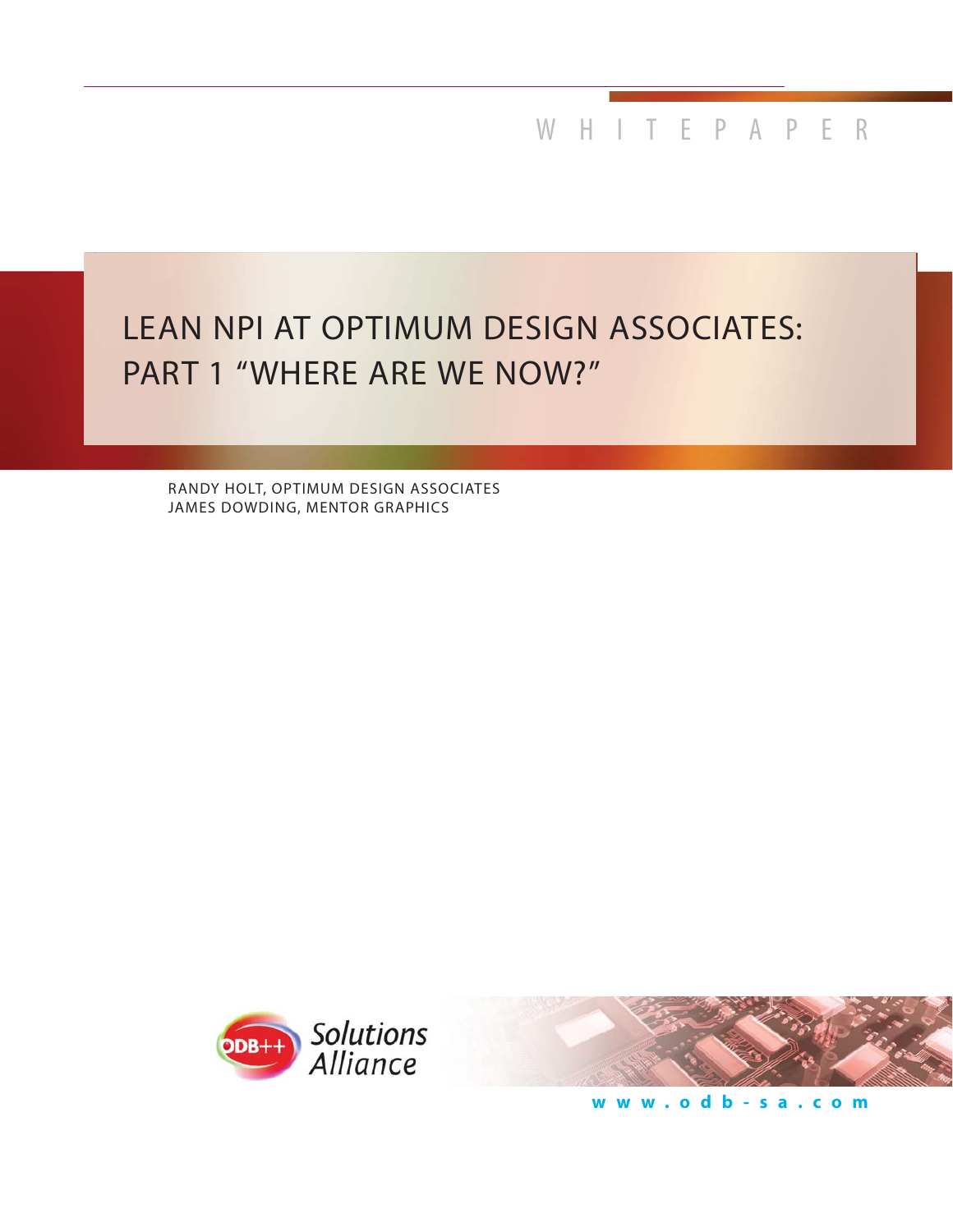

For more than twenty years, Optimum Design Associates (Optimum) has offered their customers PCB design and layout services, and also bare-board assembly. Optimum has customers in many applications areas in the electronics industry and specialize in very complex PCB designs. To stay at the top of the competitive heap, they employ advanced design techniques and software solutions to ensure the highest quality possible and avoid costly re-spins due to any factor — design errors, data errors, manufacturability problems, signal and power integrity issues, and a host of other potential issues.

Optimum Design Associates designs printed circuit boards following a standardized design flow, ensuring that the requirements of the customers are met, quality levels are high, and the resulting designs are suitable for PCB fabrication, assembly, and test.

#### **PCB DESIGN PROCESS**

Although Optimum has several PCB design tools available, depending on customer compatibility and fabricator requirements, they have used Mentor Graphics tools since the business was founded in 1991. Currently, they employ Mentor Graphics Expedition Enterprise and PADS. With Expedition, they also have Xtreme technology that allows multiple designers to work on the same PCB at the same time.

The PCB layout process flow used at Optimum is shown in Figure 1. When the PCB layout begins, the first step is to validate the Bill of Materials (BOM) using Mentor Graphics Valor NPI and Valor Parts Library (VPL). This ensures that all the part-numbers, reference designators and quantities are correct and that VPL package models are available



*Figure 1: Optimum Design Associates' PCB Layout Process Flow includes concurrent application of DFM techniques using Valor NPI and Valor VPL.*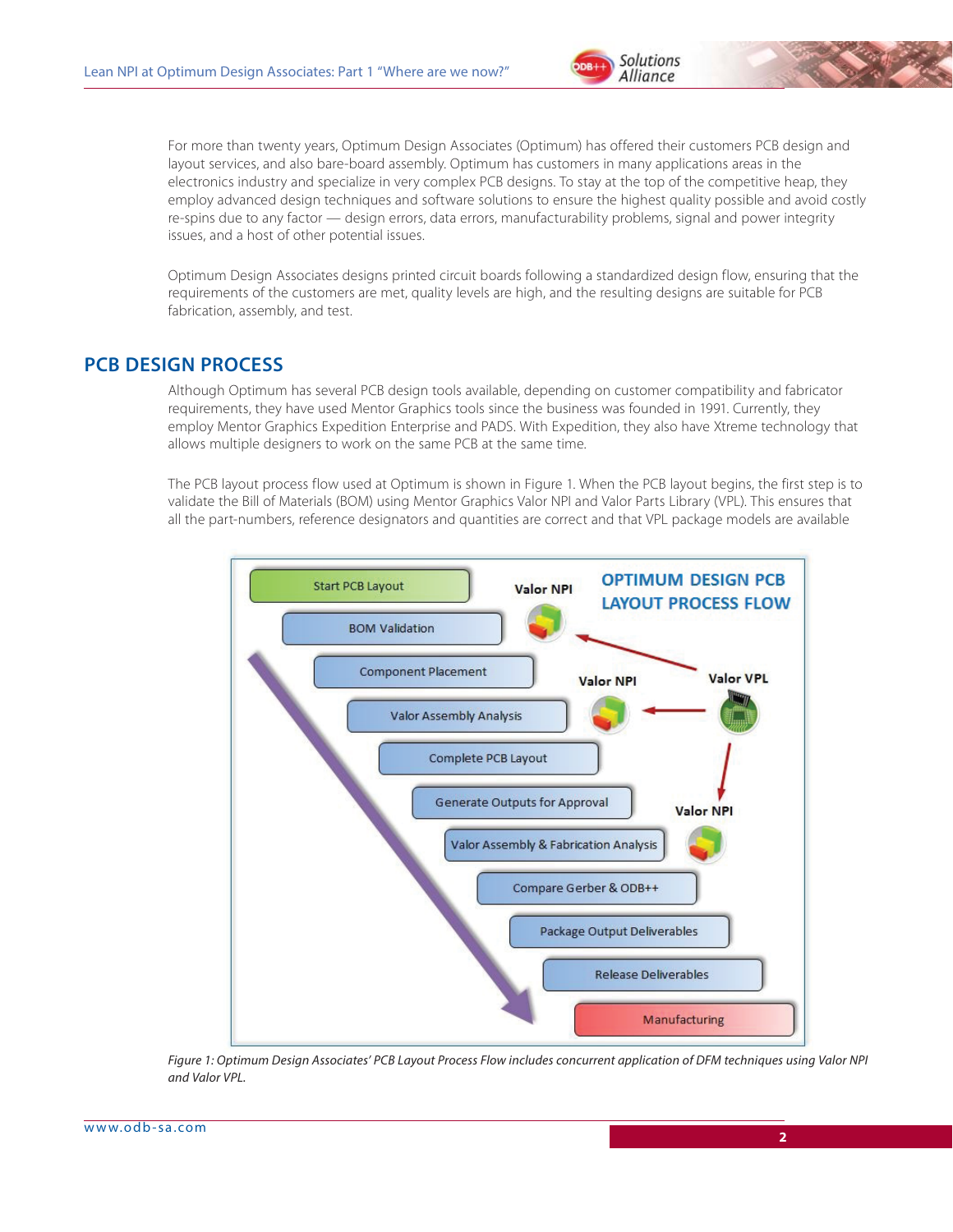

for later use in the design flow. Any missing VPL package models can be generated at this early stage. Once the component placement is completed, the design is subject to Design for Manufacturability (DFM) verification using Valor NPI and VPL.

Valor NPI provides comprehensive DFM analysis for PCB fabrication, assembly and test. DFM analysis can be run at any time during the PCB layout process and will report issues which could cause critical problems during manufacture. Without DFM, there may be high levels of scrap or rework, or time-consuming delays during the New Product Introduction (NPI) process. Figure 2 is a screen shot from Valor NPI showing a DFM summary.



*Figure 2: Screen shot from Valor NPI showing risk assessments and locations of the risks.*

VPL is a dedicated library of electronic component models used in PCB assembly DFM verification. Each VPL

package model represents the precise component bodies and pin contact areas for a given manufacturer's part



*Figure 3: VPL contains extensive models of components for DFM verification.*

number, as seen in Figure 3. Using the combination of Valor NPI and VPL, a powerful and comprehensive Design for Assembly (DFA) analysis can be performed. The analysis covers all aspects of PCB assembly and can be considered a "virtual prototype". Potential solder-joint problems are highlighted using pin-to-pad analysis, and component analysis will catch positional and process related issues during pick-and-place. Any reported issues can be acted upon at an early stage in the PCB design flow.

Following the initial assembly analysis, the design can then be routed and copper planes created. On completion of the layout, provisional outputs are generated and delivered to the customer for design approval. In parallel, a comprehensive fabrication and assembly DFM analysis is performed using the Valor NPI and VPL tools. The analysis results are used to confirm that there will be no quality or process issues during fabrication and assembly of the product. In addition Valor NPI ensures that the design will achieve the highest possible yields during manufacture. A drop in yield causes increased manufacturing

cost due to material waste or repeated processes and increased production time. For both Optimum and their customers, this means real savings…in time and money.

#### **DFM BENEFITS**

Some companies still do not employ DFM in the early stages. Instead, DFM is performed at the PCB fabrication vendor, primarily to ensure acceptable yields of bare boards. If significant problems are found, the project must go back to design for a re-layout and then back to the fabricator. This can take days or weeks and incur a hefty cost.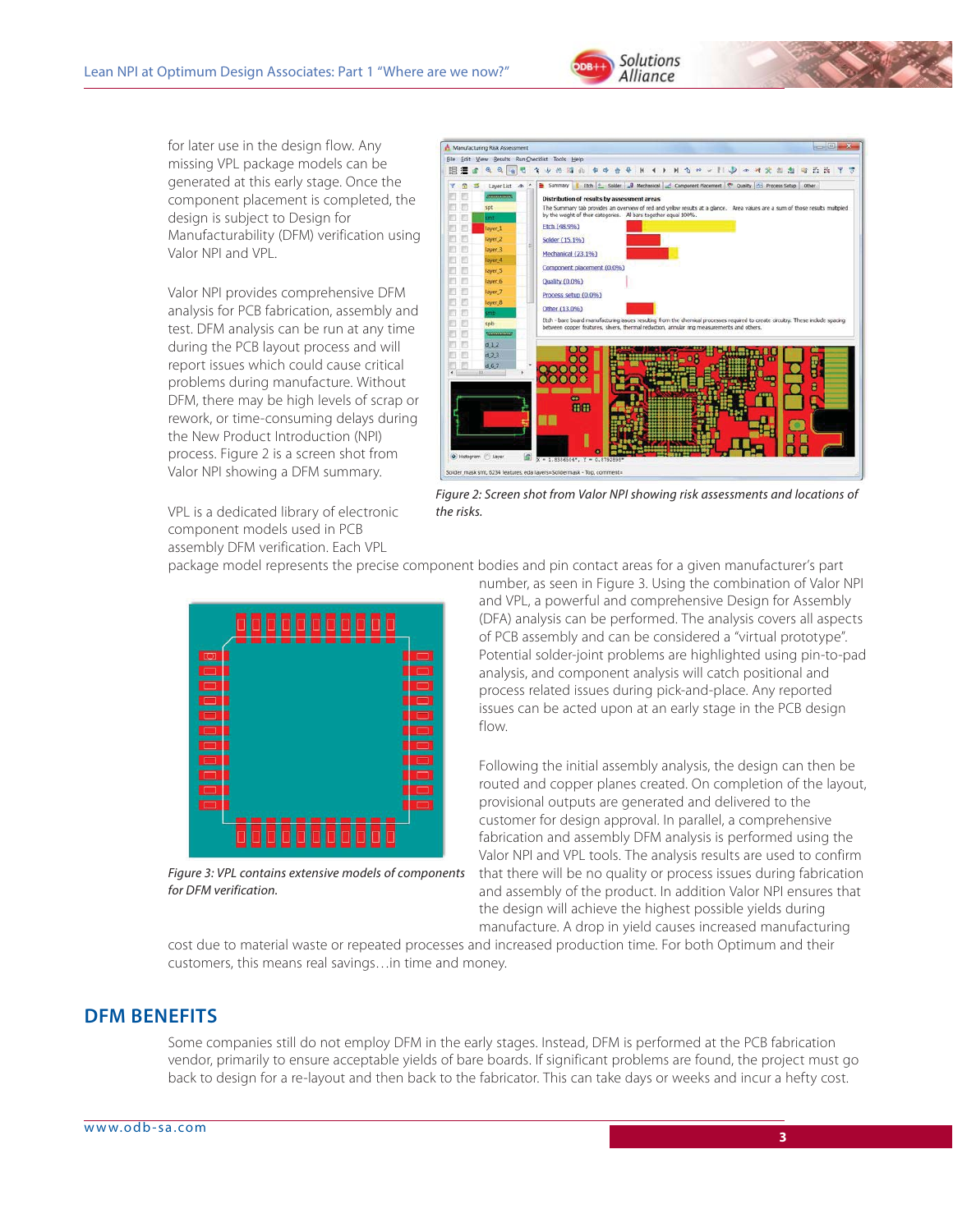



On the other hand, Optimum Design Associates has embraced the concept of concurrent DFM within their PCB layout process-flow. By moving the DFM as early in the product design as possible — "left shifting" it on the product development timeline — running partial checks on available data, problems are relatively easy to correct, and cost very little in either time or money. At key stages of the design, Valor NPI examines the PCB layout at multiple points in the design process to assess the viability of both fabrication and assembly, which ensures the design meets the capabilities and process constraints of the manufacturer. The designer takes control of the decision making process regarding DFM issues so that when it comes to manufacturing hand-off the supplier does not need to make changes to the output data.

The last step in the PCB design phase is compiling the electronic files to deliver to the PCB fabricator. Optimum produces a high quality ODB++ output file as well as the older Gerber-based file sets. Optimum Design Associates offers in-house PCB design and assembly. Optimum can also arrange and manage PCB fabrication with suppliers who prefer to work with ODB++ data.

To ensure consistency between the DFM verified ODB++ data and the traditional Gerber and Excellon drill outputs, Optimum conducts a graphical comparison. Using Valor NPI's CAM Compare tool, the Gerber data and ODB++ data is overlaid. Layer by layer the data is automatically compared and any differences are reported. Optimum would prefer to use the more intelligent ODB++ format for all customers, but until it is universally accepted, they will deliver both ODB++ and Gerber.

Once it has been established that both types of output format (ODB++ and Gerber) are graphically identical, the final deliverable data can be packaged and released to the customer and the PCB fabricator.

#### **GERBER SHORTCOMINGS**

The disadvantages of using Gerber data is shown in Figure 4. Illustrated here is the flow of traditional data, using Gerber format, from the CAD system through to manufacture. Although the traditional data is sent for manufacture, it is not suitable to directly drive the production process and machines. Much effort is required to re-engineer the



*Figure 4: Traditional PCB data flow includes reverse engineering to restore intelligence that was originally present in the CAD data.*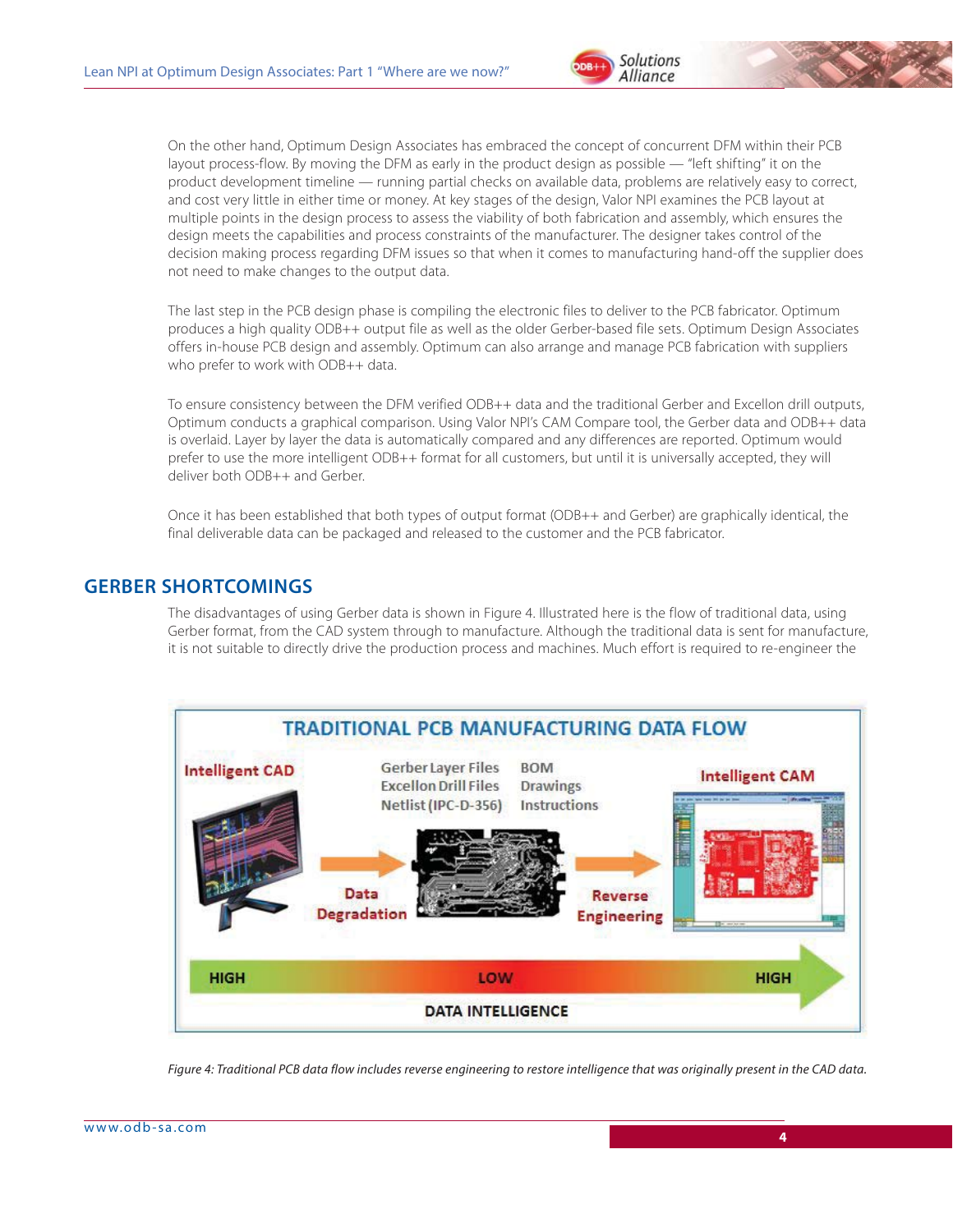

data, re-introduce the design intelligence and re-build the product model definition. Once this has been completed, the data can be verified as suitable for the manufacturing processes. Only then can the data preparation and tooling operations be performed and production can begin.



*Figure 5: Optimum fabrication output package.*



*Figure 6: Optimum assembly output package.*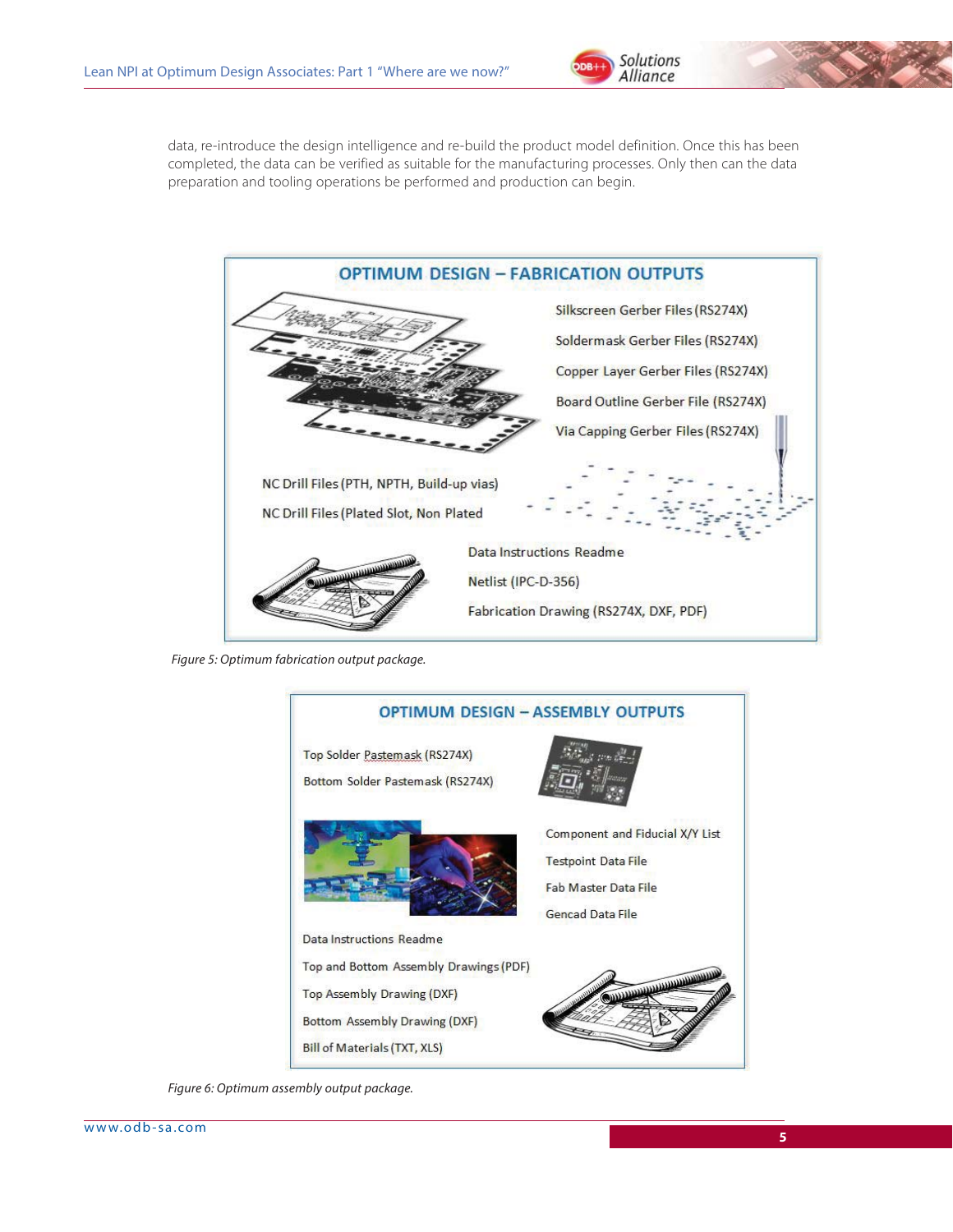

It is clear that re-engineering the product model definition is time-consuming and may result in misinterpretation of the original design intent. Further to this, different vendors may interpret the product model definition in different ways so there is no guarantee that an identical product will be manufactured by multiple suppliers. In addition to producing data packages for PCB fabrication (Figure 5) Optimum also produces PCB assembly (Figure 6) data packages.

### **ODB++ IMPLEMENTATION**

To alleviate the issues currently associated with traditional data formats for manufacture, Optimum Design Associates' preferred data type is ODB++. ODB++ is an intelligent data structure that carries all the information

| <b>ODB++ CONTENT</b>                |                                                                                            |  |                                  |                                                                                                           |
|-------------------------------------|--------------------------------------------------------------------------------------------|--|----------------------------------|-----------------------------------------------------------------------------------------------------------|
| <b>PCB Fabrication Requirements</b> |                                                                                            |  | <b>PCB Assembly Requirements</b> |                                                                                                           |
| Artwork                             | Inner, Outer Copper Layers<br>Solder Mask<br>Silkscreens<br><b>Embedded Passives</b>       |  | Manufacturing<br>Procurement     | Solderpaste / solder-joint<br>definition<br>Component placement &<br>rotation<br><b>Bill of materials</b> |
| Mechanical                          | Drill<br>Milling / Rout                                                                    |  | Test                             | Approved vendor list<br><b>ICT</b> test locations                                                         |
| <b>Drawings</b>                     | Drill<br>Milling / Rout<br><b>Fabrication Instructions</b>                                 |  |                                  | expedition_odb<br>ext<br>fonts                                                                            |
| Lamination                          | Layer Build-Up Definition                                                                  |  |                                  | input<br>matrix                                                                                           |
| Test and<br><b>AOI</b>              | CAD-Based Netlist for Board<br><b>Testing</b><br><b>AOI Programming Layer</b><br>Reference |  |                                  | misc<br>output<br>report<br>stackups<br>steps                                                             |
|                                     |                                                                                            |  |                                  | symbols                                                                                                   |

*Figure 7: ODB++ output contains all the necessary data to produce the PCB as well as manufacture it.*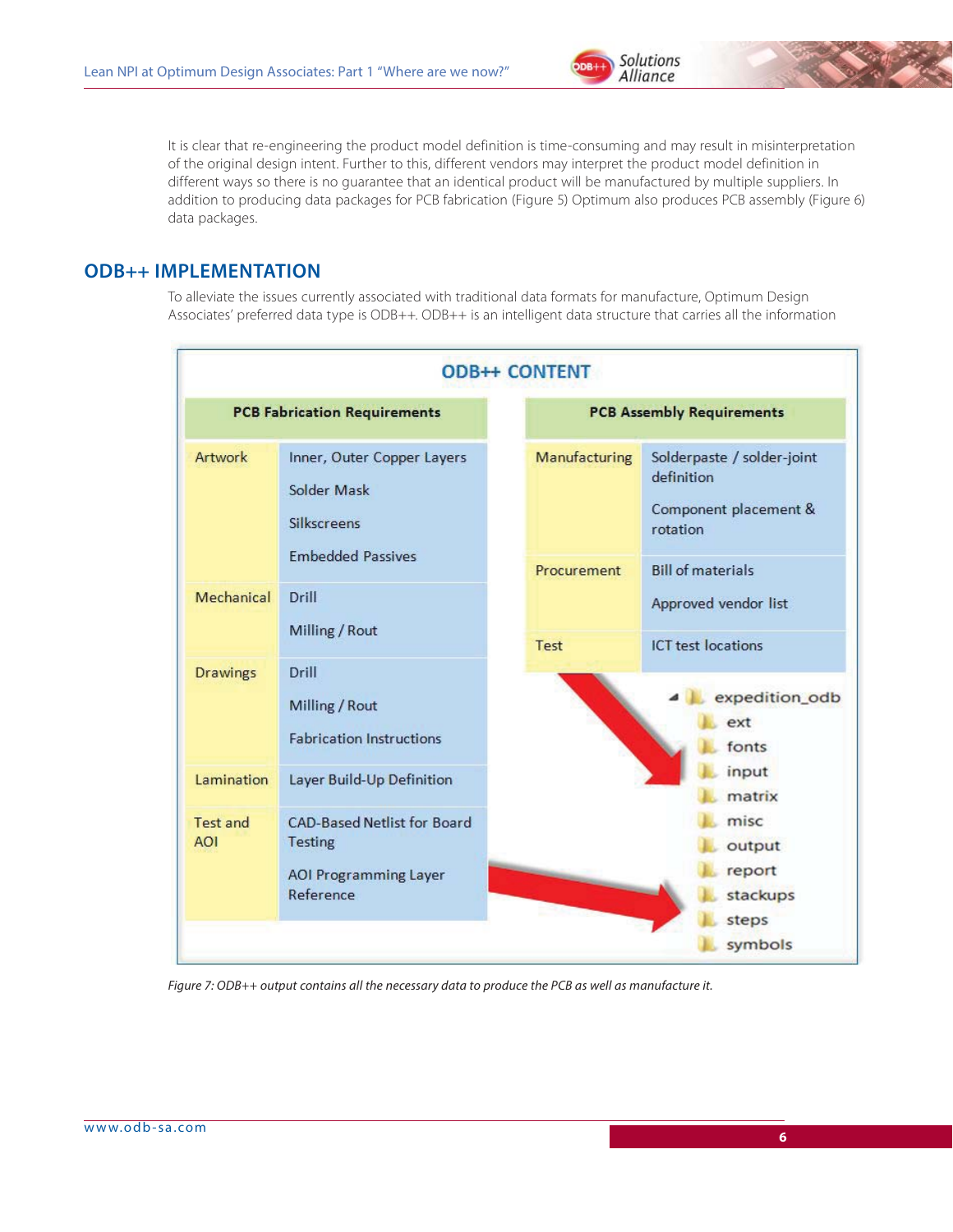

required for the manufacture of PCB assemblies. The format was developed over more than 15 years by Valor and is now maintained and developed by Mentor Graphics following the acquisition of Valor.

ODB++ is an open database format and its specification is available to partners of the ODB++ Solutions Alliance (www.odb-sa.com). It is universally accepted as the best format for the design-to-manufacture hand-off and Figure 7 shows its content.

It can be seen that the ODB++ database contains all the same data as the traditional formats but is held within a folder structure which can be compressed into a single file. The data itself carries additional intelligence such as feature attributes. These attributes are compatible with PCB front-end tooling systems and provide a more complete dataset for product model definition. ODB++ can be read directly into the front-end system without the need for any conversion or further preparation or manipulation. Using ODB++ makes the production tooling process much quicker, more accurate, and error free when compared to using traditional data.

Figure 8 details the differences at the manufacturing front-end stage between using ODB++ and the traditional data formats.



*Figure 8: ODB++ contains all the information in a single file rather than a set of files that must be checked for content and reverse engineered to make a complete PCB.*